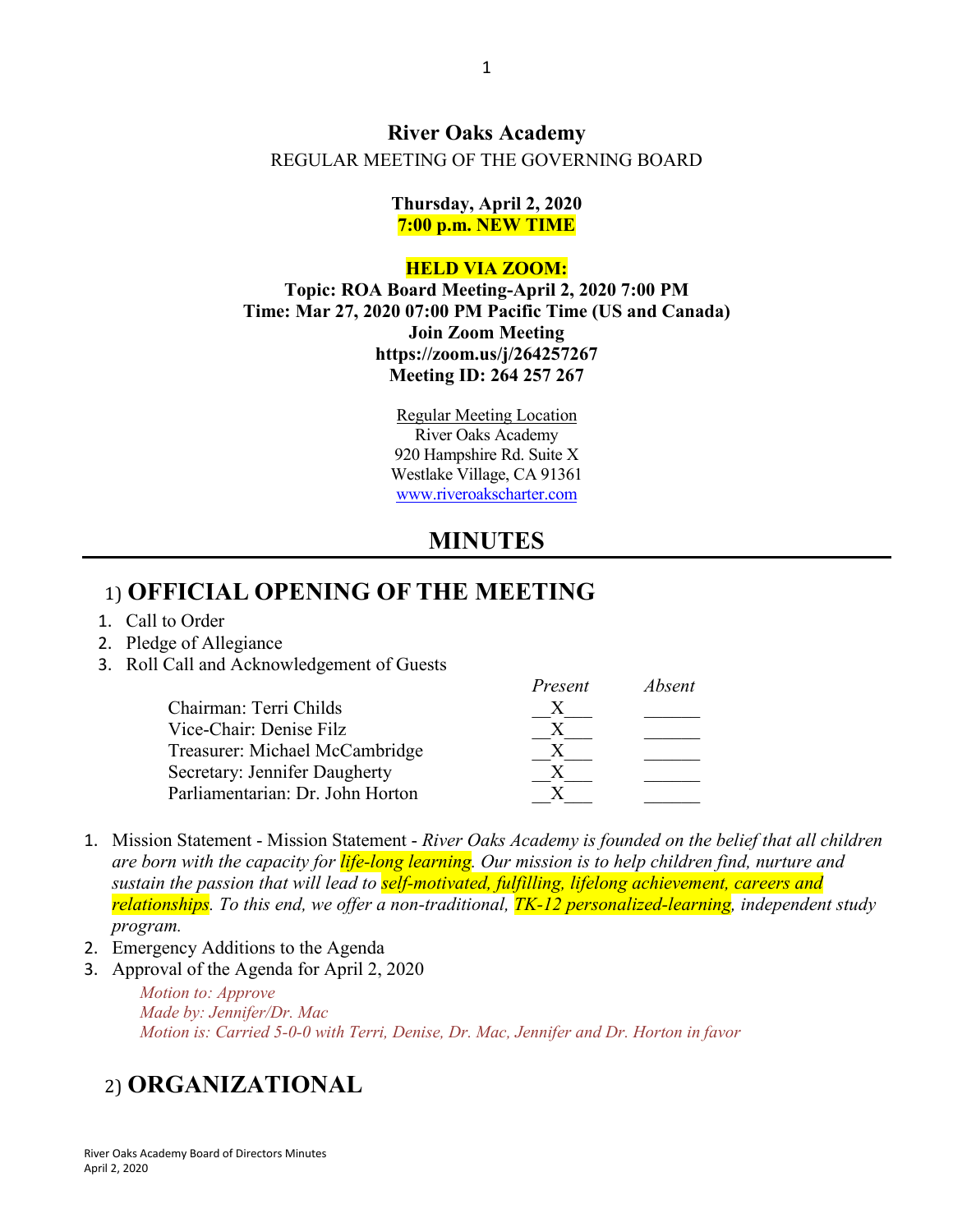N/A

# 3) **PUBLIC COMMENTS**

*Citizens who would like to address the Board on any item on the Agenda may do so now or when the President requests comments from the Public as the Board is considering the item. This portion of the Annual Board meeting is set aside for members of the audience to make comments or raise issues that are not specifically on the agenda. These presentations, both during open and agendized topics, are limited to three (3) minutes per presentation and the total time allotted to non-agenda items will not exceed fifteen (15) minutes.*

# 4) **INFORMATION AND DISCUSSION ITEMS**

*These items are presented to the Board for information only and are not subject to action at this meeting. These items may be added to a future meeting for action by the Board.*

- 1. Budget Committee Informational (10 min) None
- 2. Parent Advisory Council (PAC) Informational (10 min) None
- 3. Teacher's Report Informational (10 min)
	- a. Leslie Maple shared teachers are all busy working remotely with Zoom. Workshops are going on by Zoom also.
- 4. Oxnard Report (10 min)
	- a. Maria shared and you can see her report in the Board Binder.
- 5. Student Report Informational (10 min) None
- 6. Career Pathways Report Informational (10 min)
	- a. Kathy shared her report. They are continuing to hold classes regularly on Zoom.
- 7. High School Guidance Counselor—Informational (10 min)
	- a. Richard shared his report which you may view in the Board Binder.

#### 5) **REPORTS**

- 1. Board Chairperson's Report Terri appreciates Claudia keeping informed
- 2. Individual Board Member Report Jennifer thanked the teachers for making it so seamless and effortless during this change for parents and students. Terri shared ROA is an island of positivity, to hear one thing from the teachers and then from a parent's view.
- 3. Director's Report Claudia shared her report and you may view it in the Board Binder. This is Dr. Horton's last Board Meeting and appreciation for him for his years of service were shared.
- 4. BSA Report Rudy shared about the budget for next year. There is concern for next year because of how schools receive their general state revenue from - Prop 98 money.
- 5. VCOE Report None

# 6) **CONSENT AGENDA ITEMS**

*Actions proposed for the Consent Agenda are items consistent with adopted policies and approved practices of River Oaks Academy and are deemed routine in nature. The Board will be asked to approve all of the Consent Agenda items by a single vote unless any member of the Board or the Public asks that an item be removed from the Consent Agenda and considered and discussed separately.*

- 1. Consideration to approve the March 5, 2020 Minutes and the March 19. 2020 SPECIAL Board Meeting Minutes
- 2. Consideration to approve the ROA Financial Statement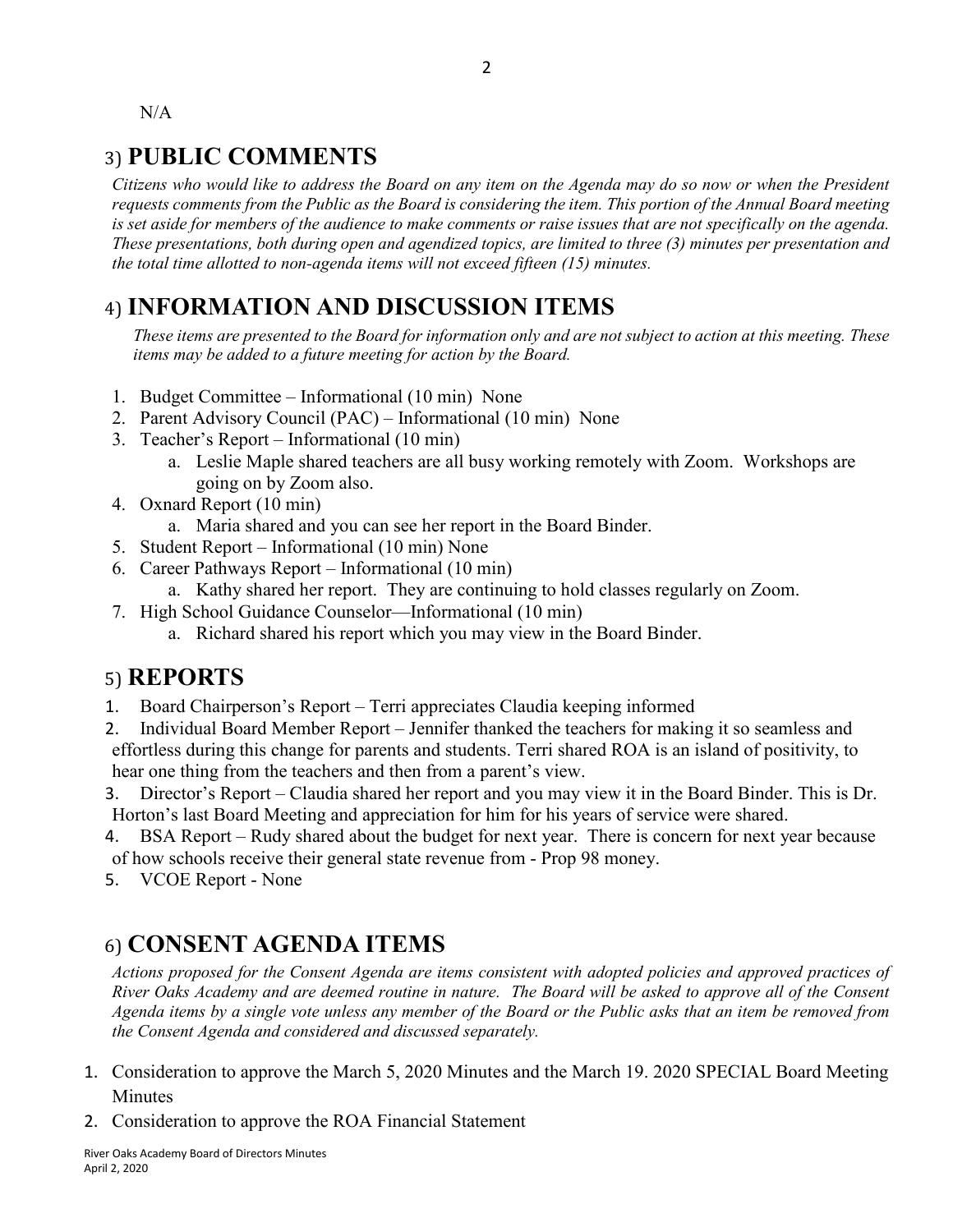- 3. Consideration to approve the ROA Board Report of Purchase Orders
- 4. Consideration to approve the ROA Board Report of Commercial Checks
- 5. Consideration to approve the ROA PAC Transaction Detail Report

*Public Comments: None Motion to: Approve Made by: Mr. Mac/Jennifer Motion is: Carried 5-0-0 with Terri, Denise, Dr. Mac, Jennifer and Dr. Horton in favor*

### 7) **ACTION ITEMS**

- *1.* Review, Discussion, and Approval of the quote from Pearson for the purchase of Economics textbooks and software licenses. Not to exceed: 954.40 (plus shipping and tax).
	- a) We need to update our inventory for these textbooks as well as our online licenses.

*Public Comments: None Motion to: Approve Made by: Denise/Dr. Mac Motion is: Carried 5-0-0 with Terri, Denise, Dr. Mac, Jennifer and Dr. Horton in favor*

- *2.* Review, Discussion, and Approval of additional funds for Elaine Fleisher, one of our resource specialists, to continue to support our SPED students with SAI. Not to exceed: \$7,000.00
	- a) Elaine has been taking over several students from our other resource teachers. Elaine currently has 13 students she is working with. She is working with them virtually during the COVID-19 crisis.

*Public Comments: Motion to: Approve Made by: Jennifer/Dr. Mac Motion is: Carried 5-0-0 with Terri, Denise, Dr. Mac, Jennifer and Dr. Horton in favor*

- 3. Review, Discussion, and Approval of additional clerical support from June 15 through August 15, 2020. Not to exceed: \$6,692.00
	- a) With the change in our administrative position, we need to staff our front office during the month of July. We therefore ask that we can hire a summer front office clerk. This expense is already reflected in the 20-21 budget proposal.

*Public Comments: None Motion to: Approve Made by: Denise/Dr. Horton*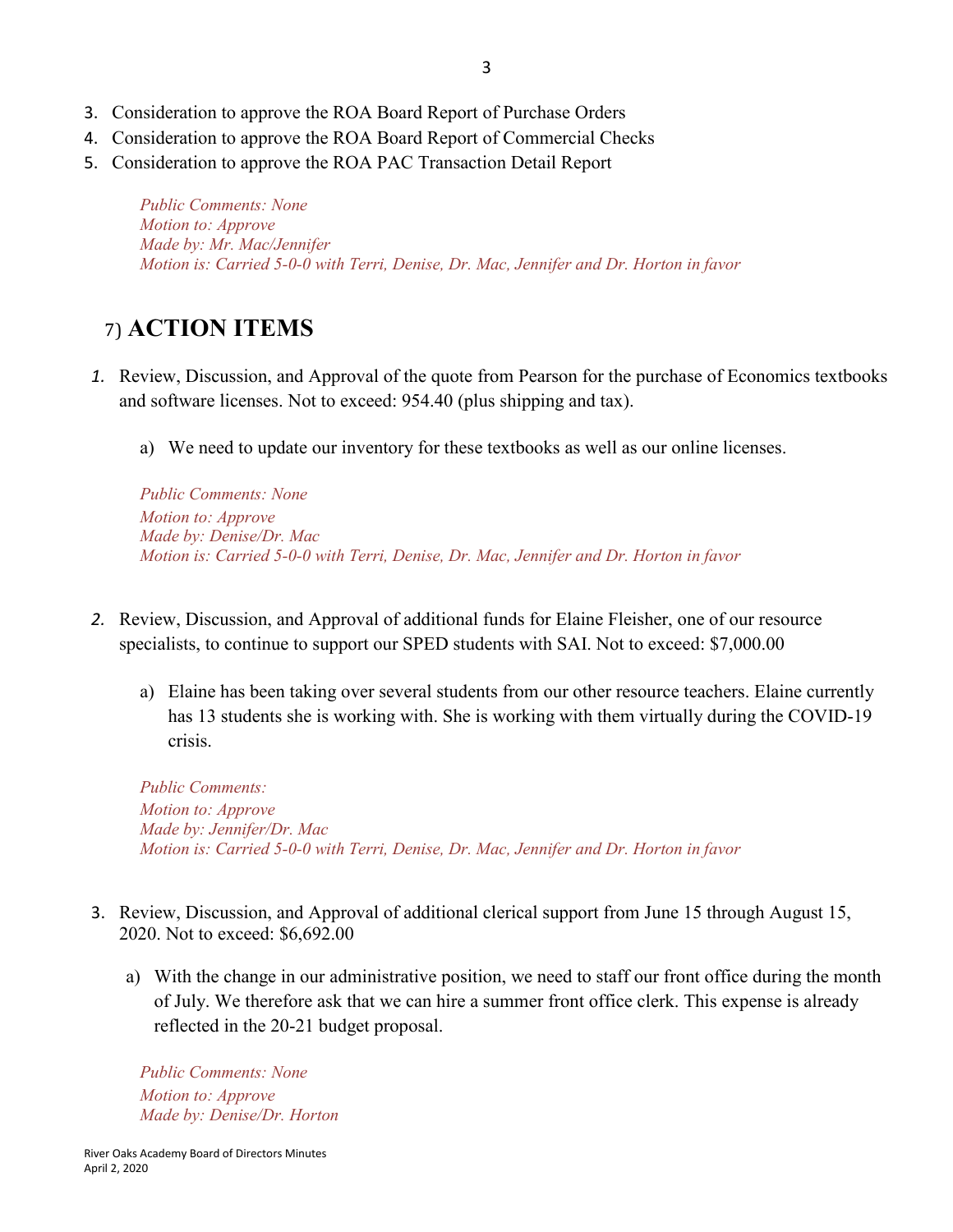*Motion is: Carried 5-0-0 with Terri, Denise, Dr. Mac, Jennifer and Dr. Horton in favor*

- 4. Review, Discussion, and Approval of position #7 to increase to full-time at Step 9.
	- a) We have a currently full-time teacher who asked to reduce to part-time. This would be a switch only and not add a full-time position. This is already reflected in the 20-21 budget proposal.

*Public Comments: None Motion to: Approve Made by: Dr. Mac/Denise Motion is: Carried 5-0-0 with Terri, Denise, Dr. Mac, Jennifer and Dr. Horton in favor*

- 5. Review, Discussion, and Approval of the renewal of our membership with the CSDC (Charter School Development Center). Not to exceed: \$825.00.
	- a) We are a member of this organization which supports charter schools within the State of California.

*Public Comments: None Motion to: Approve Made by: Dr. Horton/Jennifer Motion is: Carried 5-0-0 with Terri, Denise, Dr. Mac, Jennifer and Dr. Horton in favor*

- 6. Review, Discussion, and Ratification of the contract with Antonio Mendoza to help with the additional cleaning and sterilizing of our facilities due to the continued threat of the corona virus. Not to exceed: \$1,000.00
	- a) Due to the continued threat of the corona virus (COVID-19) we asked for additional help 2/week for cleaning and sterilizing of furniture, door knobs, chairs, tables and other items that are regularly touched.

*Public Comments: None Motion to: Approve Made by: Denise/Dr. Mac Motion is: Carried 5-0-0 with Terri, Denise, Dr. Mac, Jennifer and Dr. Horton in favor*

- 7. Review, Discussion, and Approval of the Quote from Aztec Data Supply Inc. for two new Apple 13 MacBook Pros for Maria and Nick. Not to exceed: \$3,475.00
	- a) Both, Nick and Maria, have been using their personal laptops for ROA work. Their own laptops are getting old and unreliable and we therefore are respectfully requesting a new laptop for both of them, especially to support them during this time, where we do most things virtually.

*Public Comments: None*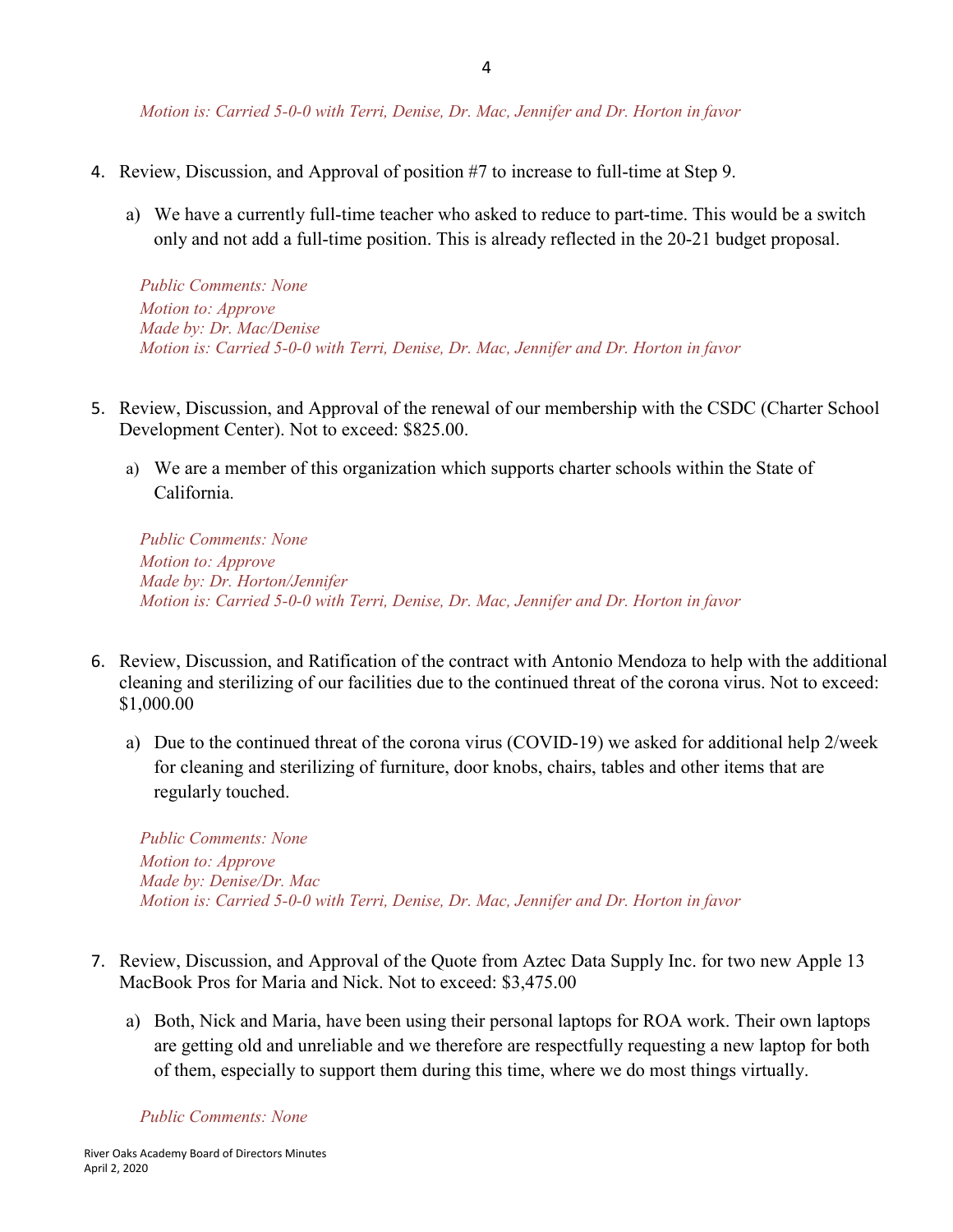- 8. Review, Discussion, and Approval to add additional funds to Vivian Rhodes' contract for tutoring students in ELA. Not to exceed: \$2,900.00
	- a) Vivian is our ELA tutor and SAT prep class instructor. She has been tutoring more students than initially anticipated. We are asking to add additional funds to her contract, so she can continue to render her tutoring services virtually through May 2020.

*Public Comments: None Motion to: Approve Made by: Dr. Horton/Dr. Mac Motion is: Carried 5-0-0 with Terri, Denise, Dr. Mac, Jennifer and Dr. Horton in favor*

- 9. Review, Discussion, and Approval of the Temporary Telework Policy to Address Covid-19 Remote Working Conditions.
	- a) YMC recommends that we have this policy adopted to outline the purpose, definition and requirements of ROA staff working remotely due to the COVID-19 crisis.

*Public Comments: None Motion to: Approve Made by: Jennifer/Dr. Mac Motion is: Carried 5-0-0 with Terri, Denise, Dr. Mac, Jennifer and Dr. Horton in favor*

- 10. Review, Discussion, and Approval to remove the following laptops from our inventory:
	- Asset tags #: 66, 18, 26, 60, 65, 52, 48, 50, 57, 43, 46
	- a) We have laptops in circulation that no longer work and need to be removed from inventory. The cost to repair those is higher than to purchase new ones. These laptops will be properly recycled.

*Public Comments: None Motion to: Approve Made by: Denise/Jennifer Motion is: Carried 5-0-0 with Terri, Denise, Dr. Mac, Jennifer and Dr. Horton in favor*

#### **8. CLOSED SESSION via Zoom Breakout Room 8:49 pm**

During this meeting the Board may adjourn to Closed Session to review and consider the topics below:

1. Public Employment

a) Title: Director Evaluation